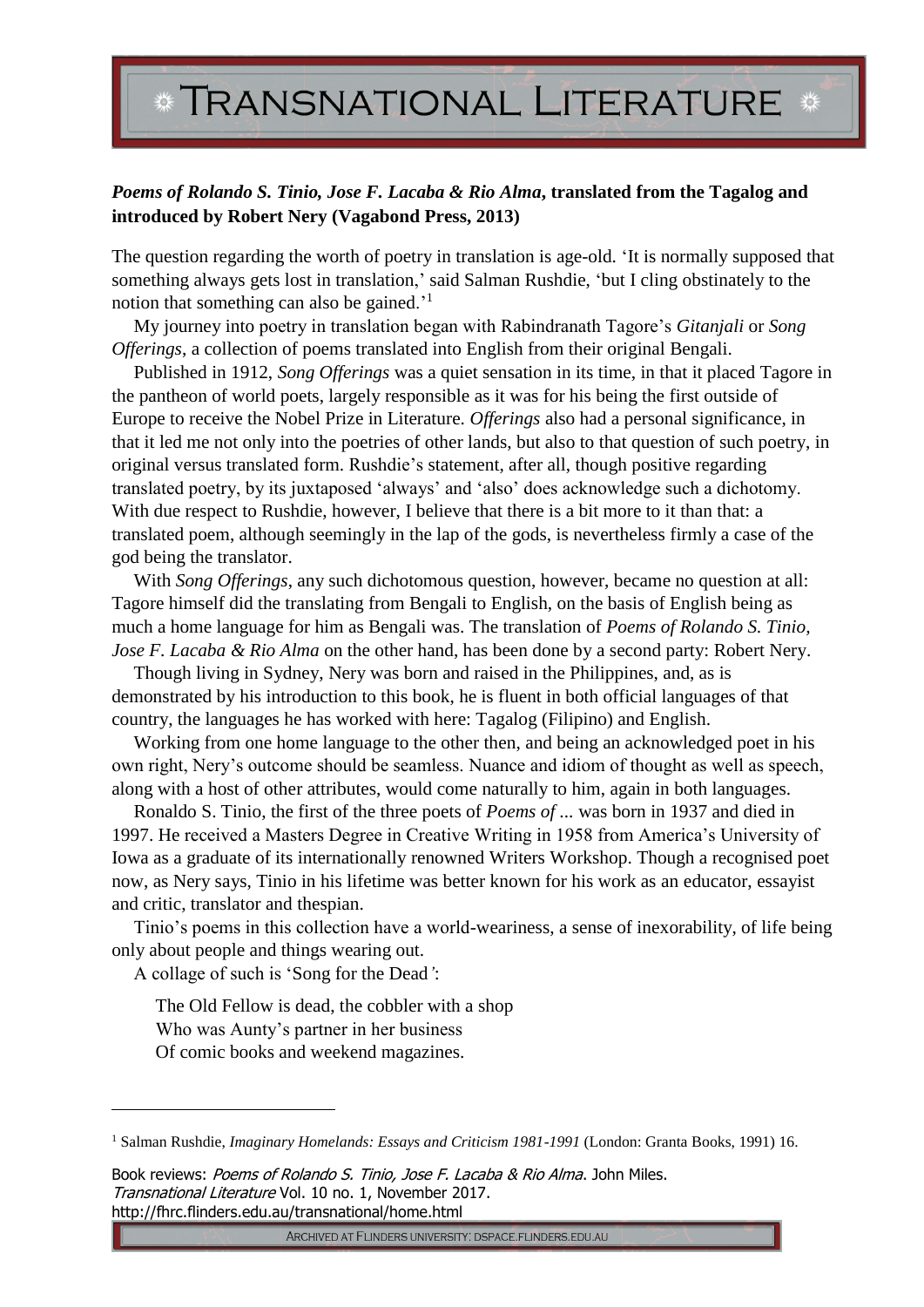My sib said: The heart was massaged Without benefit. (24)

'Downstairs' continues in that vein:

In a corner, piled on top of each other, chests Full of clothes too good for wiping with: Fine shirts, yellowed, most of them, Their sleeves heavy with knotted silk ... (30)

There is some resistance, though still the inevitability, in 'Storm in the Ateneo':

Here I go, plunging into the storm. Let the umbrella turn inside out. Soak the office shoes in the rain if necessary. Shrink the not-unshrinkable trousers.

I won't shrink. Not me, even if I'm blown like a clothesline And soar like a scream  $- (34)$ 

That Tinio identified with the anti-Romantic Bagay group of Tagalog poets who eschewed explanation or analysis to concentrate on description, reaffirms the fatalist mood of his poems in this collection.

The second poet of the collection, Jose F. Lacaba, was born in 1945 and wrote journalism in English in the 1960s. In 1979 he also attended the University of Iowa International Writing Program, when he was already a well-known Tagalog poet. Lacaba has also been a magazine editor, and a prolific screenwriter involved in a number of important Philippine films.

Whether in English or Tagalog, Lacaba's language is universal. In his 'Letter from father to son'*:*

We talk about many things, and we have nothing to talk about.

We talk about a lot of things, trivial things, yet never talk about what's close to the bone.

You are flesh of my flesh blood of my blood but don't show me what's deep in your heart.

You have nothing to whisper and I have none to ask. (64)

The humanly familiar continues in 'The old':

The children leave one by one till only the old remain.

Book reviews: Poems of Rolando S. Tinio, Jose F. Lacaba & Rio Alma. John Miles. Transnational Literature Vol. 10 no. 1, November 2017. http://fhrc.flinders.edu.au/transnational/home.html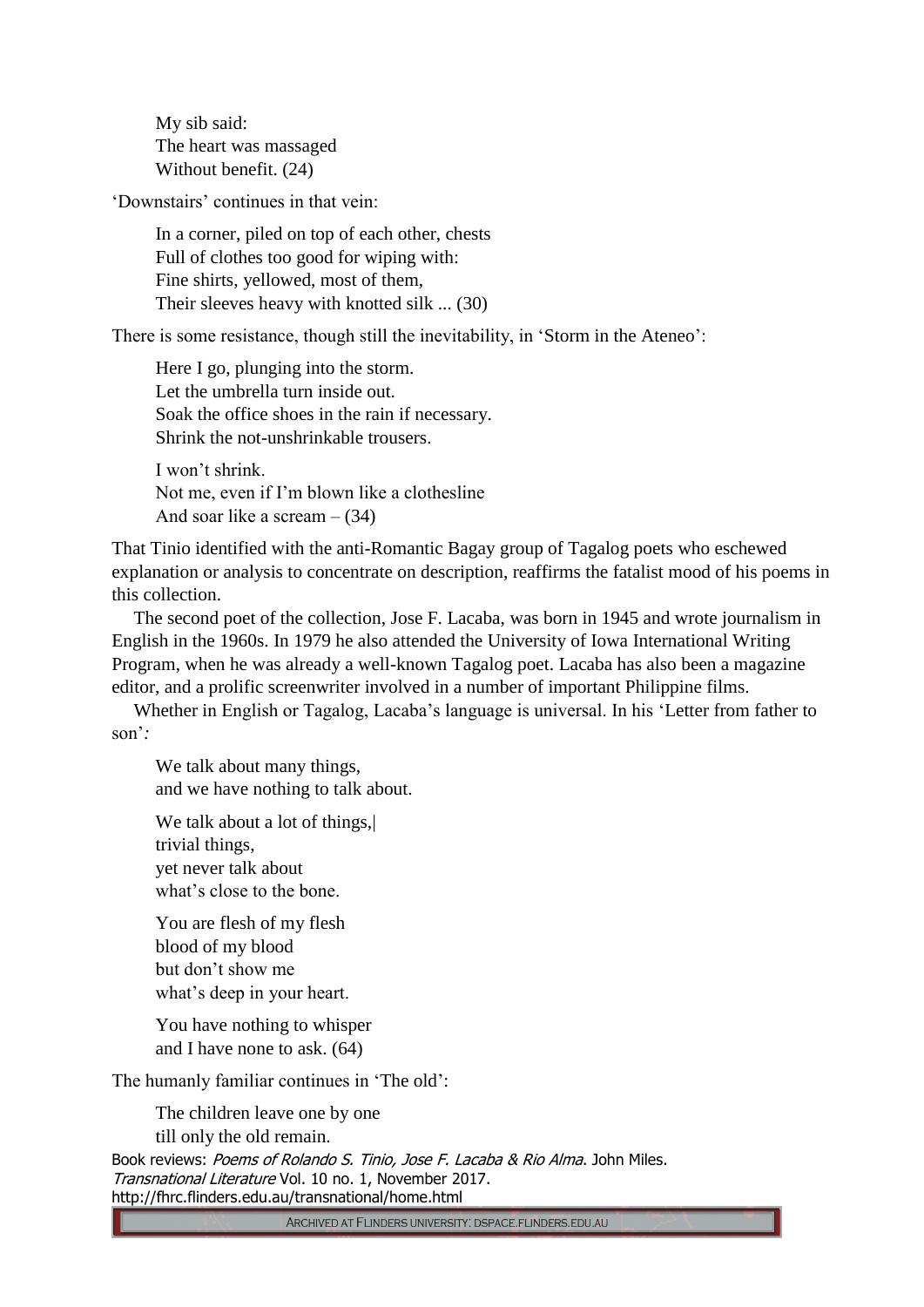One by one the children leave – O time after all is fleeting. (54)

Lacaba can also evidence a lyricism recognisable to Western classical tradition, as in 'Maria Makiling':

Throughout the land the news has spread struck dumb she hugs her knees. Our nymph to the wilderness has fled. She loves a faithless boy. (61)

The little that I have seen of Lacaba's poetry elsewhere, has mostly concentrated on the mordant, even the humorous. I found his poems in this collection important, in that they indicate there is more to his work. These are poems that are reflective, lyrical, and appeal to human universality.

The third poet is Rio Alma, the pen name of Virgilio S. Almario. Alma was born in 1944 of a peasant background but was successful in attaining a university education in the Philippine capital Manila. As well as being a recognised poet, Alma has followed the same polymath path as Tinio and Lacaba, having been an artist, critic, editor, educator, translator and director and chair of a number of Philippine cultural bodies.

Nery describes Alma's prolific output as impossible to fully represent in this book. However, Alma's rural upbringing, closer to the natural world, can be seen here in a number of his poems, which is in contrast to those of Manila-raised Tinio and Lacaba.

In the longer poem 'On Anxiety' extremes of Filipino weather become metaphors for those of emotion:

Moreover, anxiety is the rainy season of the heart without a rainbow And the monsoon's lash and the lightning's slash is all you get. Morning eludes you,

The lamp's flame is a fallen prayer, whose voice ebbs, flickers; (84)

Such parallels continue in 'My Mother's Monsoon':

Reclaiming the paddy field she advanced In her mildewed sleeves and faded gaiters, The cone hat her shield against many monsoons past, In fulfilment of that vow on my father's death. (91)

In another long poem, 'The Returning Herons', images of farm and field are juxtaposed with those of domestic life:

In the foreground of the heron and the buffalo's Intimate conversation, we see a fat rice stack, A ladle that worries over a boiling clay pot; A handsome maiden singing by the kitchen window; A schoolboy's wrestle with pencil and paper. (95)

Nery also describes Alma as Neruda-like in his ambition, and as 'many-stranded.' The rice paddy, the palm grove and the monsoon, the wet and dry seasons of tropical South-East Asia, can be seen as one of those strands.

Book reviews: Poems of Rolando S. Tinio, Jose F. Lacaba & Rio Alma. John Miles. Transnational Literature Vol. 10 no. 1, November 2017. http://fhrc.flinders.edu.au/transnational/home.html